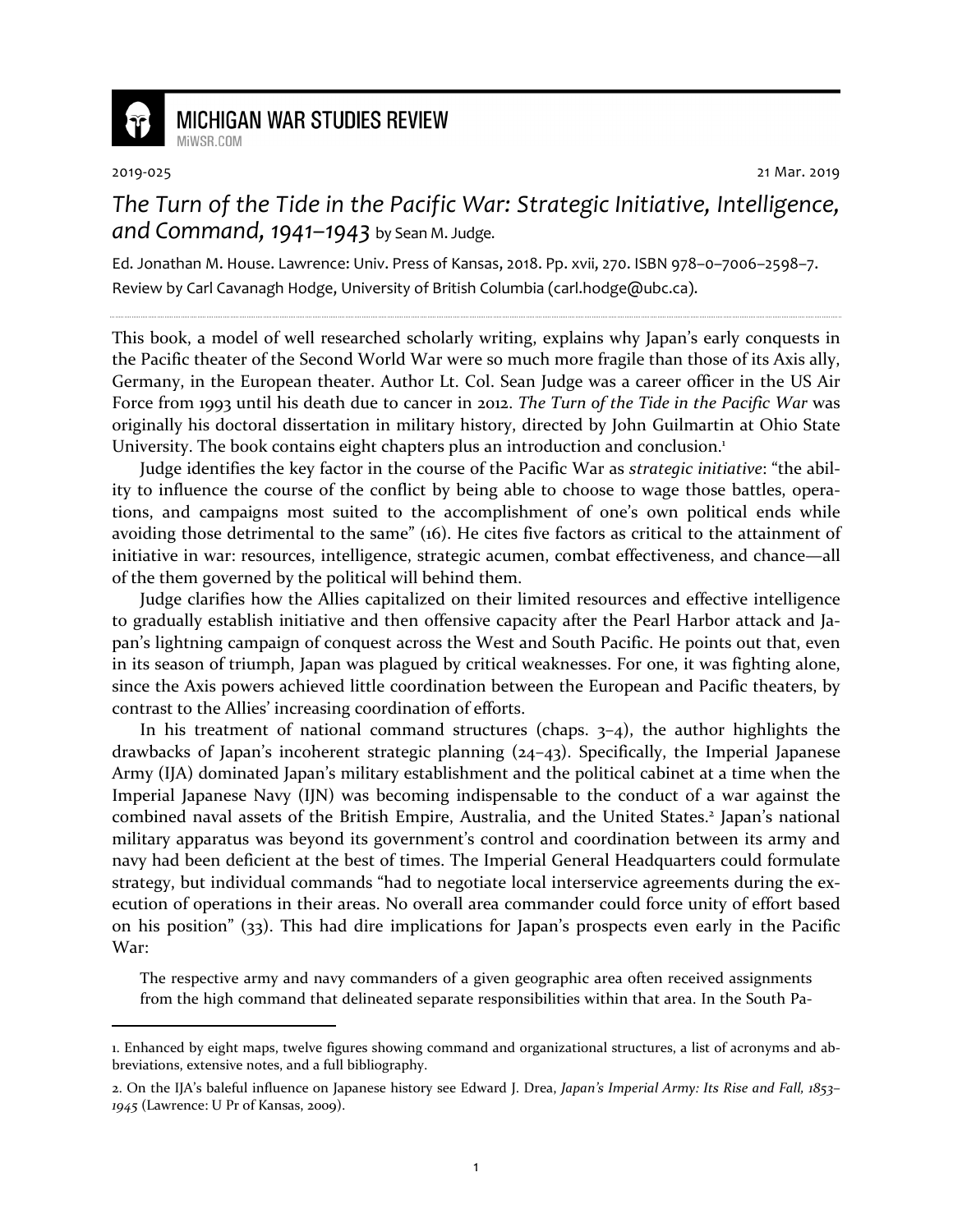cific, the campaign for New Guinea predominantly fell to the army, while the struggle for Guadalcanal began as a naval operation. Even on the rare occasions when Tokyo ordered them to cooperate, the army and navy headquarters in the field still struggled to coordinate joint operations and to plan effectively for such operations. (33)

The rifts within Japan's command structure might have been mitigated and eventually overcome, had its army and navy shared a common perception of the war. But, as Judge stresses, Japan's disjointed and outdated intelligence system provided no clear view of what might lie ahead after Pearl Harbor. This intelligence blindness was reflected in Japan's ill-advised drive southward toward Papua New Guinea and Australia and the failure of its naval operations in the Aleutians and at Midway  $(44-75)$ .

By contrast, the Allies benefited by their close intelligence cooperation both among themselves and within their respective service branches. Moreover, the deployment of the US Marine Corps, a land force, required that Allied naval intelligence devote its efforts toward analyzing Japanese forces on both land and sea. Hence, coastwatchers on islands across the South Pacific, radio intelligence analysts, and codebreakers gave the Allies decisively better "situational awareness" in the weeks before the battles of Coral Sea and Midway (76–104). This advantage permitted the Allies, especially the US Navy under admirals Ernest King and Chester Nimitz, to engage the enemy under favorable circumstances, even though Japanese strength in the Pacific was greater. The Navy could commit resources and calculate risks based on extensive knowledge of Japanese capabilities and intentions. This was an impressive achievement, given the US adherence to a "Germany First" policy.

The Battle of the Coral Sea (3–8 May 1942) broke a string of Japanese naval victories and allowed US carrier aircraft pilots to hone their skills in attacking enemy ships and planes. Although the Americans suffered grievous losses—USS *Lexington* was sunk and *Yorktown* damaged—Japan was forced to cancel a combined-operations attack against Port Moresby in Papua New Guinea (130–31). Only a month later, superior situational awareness was a key factor in Admiral Nimitz's orchestration of an ambush against a Japanese carrier task force moving against Midway:

The United States dominated the Japanese in intelligence throughout the battle. Surprise had benefited early Japanese operations from Pearl Harbor to the Philippines and Malaya. American radio intelligence, however, precluded Japanese surprise at Coral Sea and again at Midway. Unlike the Coral Sea, off Midway the Americans exploited their radio intelligence to achieve surprise, hoping to attack the Japanese carrier strike force when it was most vulnerable. Nimitz also employed a deliberate deception effort to make the Japanese believe the American focus remained on the South Pacific. In the prelude to the battle, Nimitz ordered Vice Admiral [William] Bull Halsey to expose Task Force 16, then consisting of the carriers *Enterprise* and *Hornet*, to Japanese detection near the Solomon Islands before it sailed for Hawaii. (138–39)

Coral Sea and Midway<sup>3</sup> inflicted such colossal material and psychological damage on the IJN that the United States and its allies were able to take the offensive in Papua New Guinea and Guadalcanal against an enemy still materially superior. Deploying land and sea assets to Guadalcanal committed the Americans to an operation far distant from Hawaii or the US mainland at a time when they lacked the logistical capacities and overwhelming material edge that ultimately ensured their crushing victory over Japan.

1

<sup>3.</sup> See, further, Jonathan Parshall and Anthony Tully, *Shattered Sword: The Untold Story of the Battle of Midway* (Washington: Potomac Books, 2007) 63–69, 421–22.